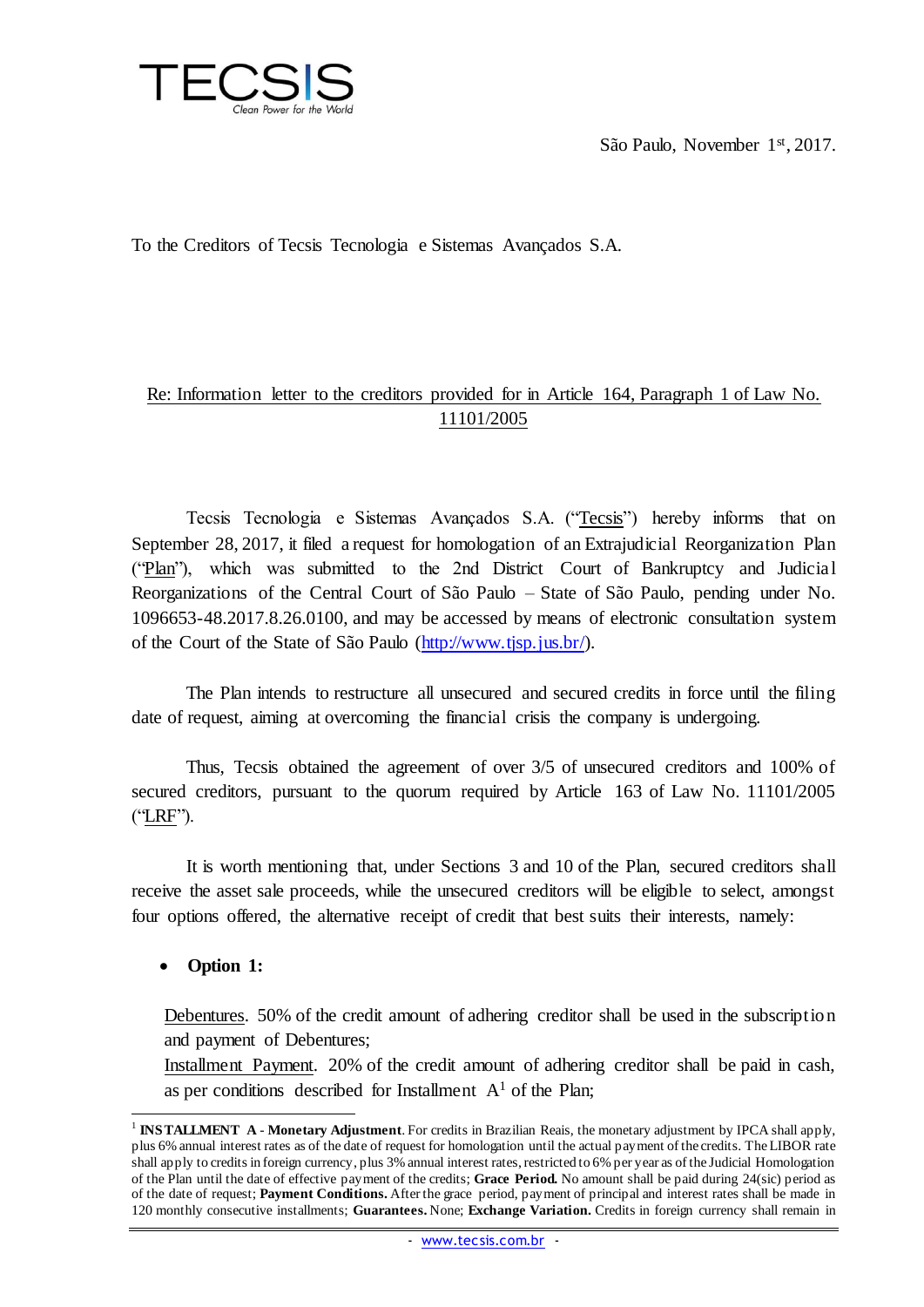

Bullet Payment. 30% of the credit amount shall be paid in cash, as per payment conditions provided for in Installment  $B<sup>2</sup>$  of the Plan.

### **Option 2:**

Discount. 30% of the credit amount of adhering creditor shall be the minimum percentage to be deducted;

Installment Payment. 40% of the credit amount of adhering creditor shall be paid in cash, as per conditions described for in Installment  $C<sup>3</sup>$  of the Plan;

ICMS (State Value-Added Tax on Goods and Services). 30% of the credit amount of adhering creditor shall be paid by means of transfer of ICMS credits accumulated by Tecsis and confirmed by the appropriate administrative entity, as described in the Plan and its exhibits.

#### **Option 3:**

Discount. 50% of the credit amount of creditor adhering to this option of the Plan shall be deducted;

Installment Payment. 50% of the credit amount of adhering creditor shall be paid in cash, as per conditions described for Installment C of the Plan.

#### **Option 4:**

 $\overline{a}$ 

Discount. 68% of the credit amount of creditor adhering to this option shall be deducted; Cash Consideration. 2% of the credit amount of creditor adhering to this option shall be paid in cash within twenty (20) calendar days as of the date of judicial homologation of the Plan;

Installment Payment. 30% of the credit amount of creditor adhering to this option shall be paid in cash, as per conditions described for Installment  $D<sup>4</sup>$  of the Plan.

the currency in which they were originally recorded and shall be converted into Brazilian Reais on the date preceding the payment, unless creditor previously opts for conversion.

<sup>2</sup> **INSTALLMENT B** - **Monetary Adjustment and Interest Rates**. For credits in Brazilian Reais, the monetary adjustment by IPCA shall apply as of the date of request for homologation until the actual payment of the credits and without interest rates; **Grace Period.** No amount shall be paid during 12-year period as of the date of request; **Payment Conditions.** After the grace period, payment of principal shall be made in a lump sum; **Guarantees.** None; **Exchange Variation.** Credits in foreign currency shall remain in the currency in which they were originally recorded and shall be converted into Brazilian Reais on the date preceding the payment, unless creditor previously opts for conversion.

<sup>&</sup>lt;sup>3</sup> **INSTALLMENT C- Monetary Adjustment**. For credits in Brazilian Reais, the monetary adjustment by IPCA shall apply as of the date of request for homologation until the actual payment of the credits and without interest rates; **Grace Period.** No amount shall be paid during 24(sic) period as of the date of request; **Payment Conditions.** After the grace period, payment of principal and interest rates shall be made in 96 monthly consecutive installments; **Guarantees.** None. **Exchange Variation.** Credits in foreign currency shall remain in the currency in which they were originally recorded and shall be converted into Brazilian Reais on the date preceding the payment, unless creditor previously opts for conversion.

<sup>4</sup> **INSTALLMENT D** - **Monetary Adjustment**. For credits in Brazilian Reais, the monetary adjustment by IPCA shall apply, plus 6% annual interest rates as of the date of request for homologation until the actual payment of the credits. The LIBOR rate shall apply to credits in foreign currency, plus 3% annual interest rates, restricted to 6% per year as of the Judicial Homologation of the Plan until the date of effective payment of the credits; **Grace Period.** No amount shall be paid during 36(sic) period as of the date of request; **Payment Conditions.** After the grace period, payment shall be made in three annual and consecutive